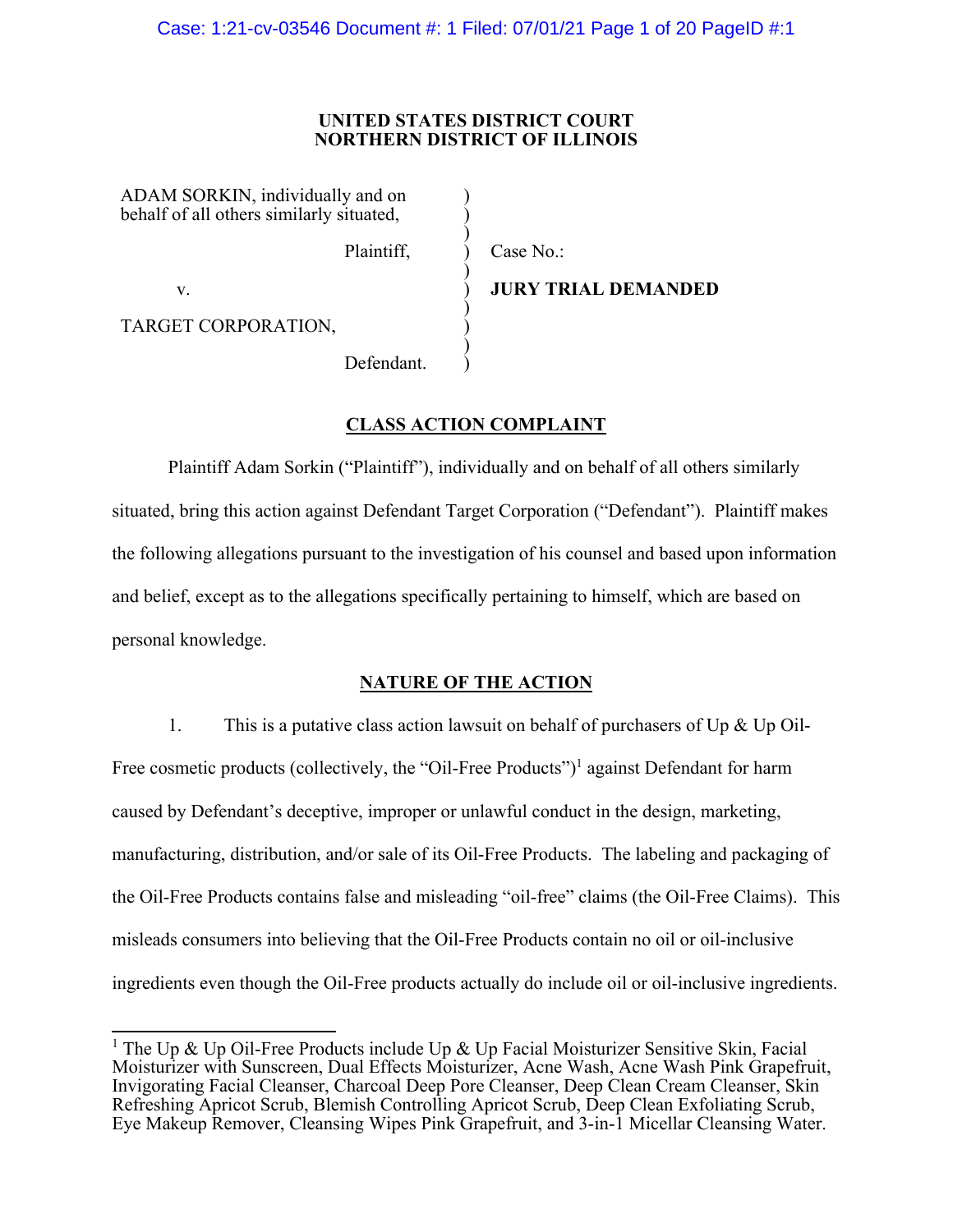### Case: 1:21-cv-03546 Document #: 1 Filed: 07/01/21 Page 2 of 20 PageID #:2

By doing so, Defendant is able to charge a substantial price premium for its Oil-Free Products on account of the false and misleading Oil-Free Claims.

2. Oil-Free cosmetics are desired by consumers because "oil-free" products purportedly nourish and renew skin without clogging pores, causing breakouts, or making consumers' skin visibly oily.

3. Defendant has engage in widespread and deceptive advertising of the Oil-Free Products by claiming they are "oil-free." However, contrary to Defendant's representations, the Oil-Free Products do, in fact, contain oil.

4. Plaintiff, the Class, and Subclass Members purchased Oil-Free Products designed, marketed manufactured, distributed, and sold by Defendant as "oil-free." Further Plaintiff, the Class, and Subclass Members relied to their detriment on Defendant's representation that the Oil-Free Product are "oil-free." Plaintiff and Class and Subclass Members would not have paid to purchase Defendant's Oil-Free Products – or would not have paid as much as they did to purchase them – had they known that they are not, in fact, "oil-free". Plaintiff and Class and Subclass Members thus suffered monetary damages as a result of Defendant's deceptive and false representations.

#### **PARTIES**

5. Plaintiff Adam Sorkin is a citizen of Illinois, residing in Chicago, Illinois. In March 2020, Plaintiff Sorkin purchased Up & Up Oil-Free Facial Moisturizer for Sensitive Skin for his personal use for approximately \$6.99 from Target in Chicago, Illinois. Prior to his purchase of Up & Up Oil-Free Facial Moisturizer, Plaintiff Sorkin reviewed the product's labeling and packaging and saw that the Up & Up Oil-Free Facial Moisturizer was purportedly "oil-free." Plaintiff Sorkin relied on that labeling and packaging to choose his moisturizer over comparable products. Plaintiff Sorkin saw these representations prior to, and at the time of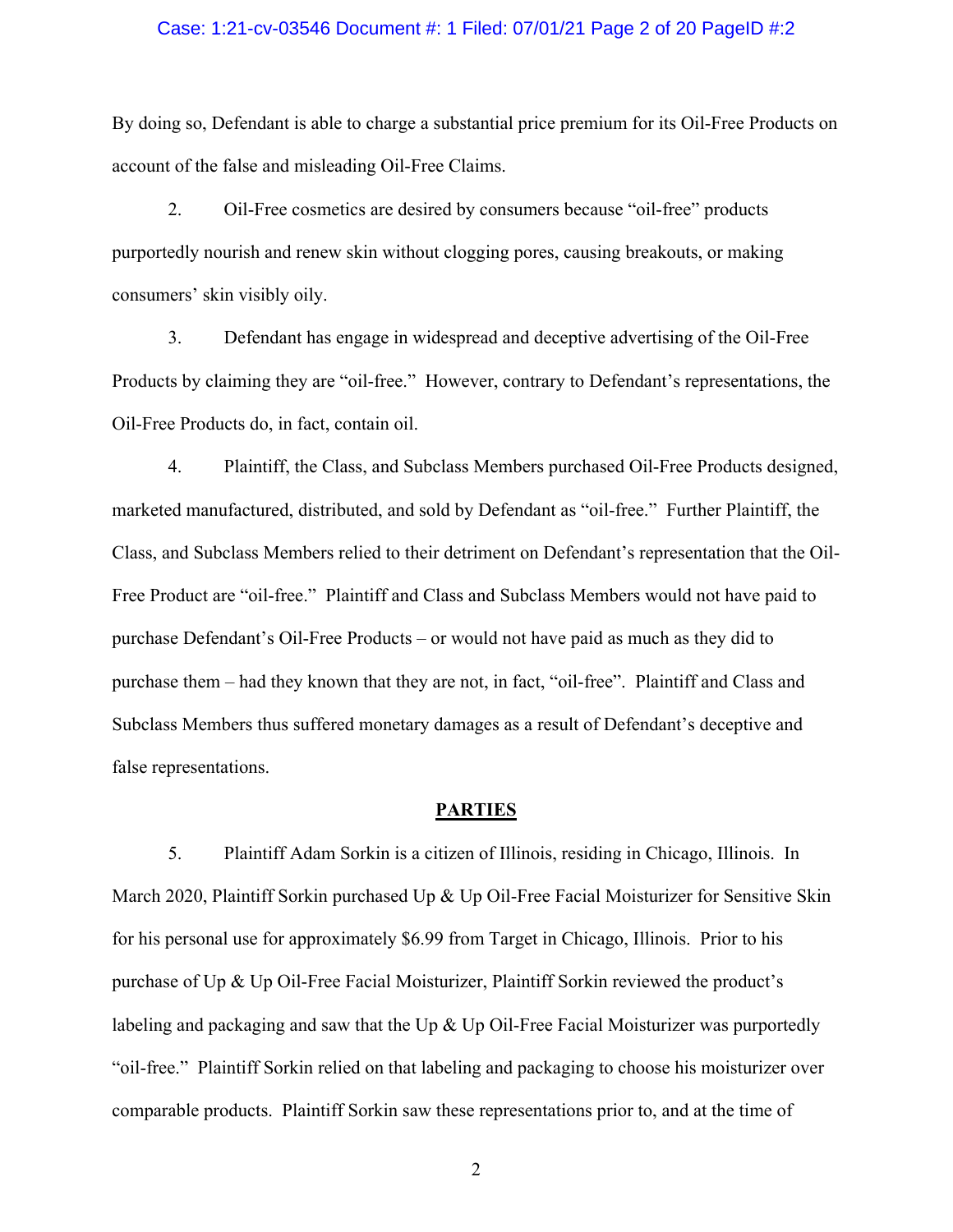### Case: 1:21-cv-03546 Document #: 1 Filed: 07/01/21 Page 3 of 20 PageID #:3

purchase, and understood them as representations and warranties that his Up  $\&$  Up Oil-Free Facial Moisturizer was "oil-free." Plaintiff Sorkin relied on these representations and warranties in deciding to purchase his Up  $\&$  Up Oil-Free Facial Moisturizer. Accordingly, these representations and warranties were part of the basis of the bargain, in that he would not have purchased Up & Up Oil-Free Facial Moisturizer on the same terms had he known these representations were not true. However, Plaintiff Sorkin remains interested in purchasing oilfree products and would consider  $Up \& Up Oil$ -Free Facial Moisturizer in the future if Defendant ensured the products were actually oil-free. In making his purchase, Plaintiff Sorkin paid a substantial price premium due to the false and misleading Oil-Free Claims. However, Plaintiff Sorkin did not receive the benefit of his bargain because his Up  $\&$  Up Oil-Free Facial Moisturizer, in fact, was not "oil-free". Further, Plaintiff Sorkin understood that the purchase came with Defendant's representation and warranties that his Up & Up Oil-Free Facial Moisturizer was "oil-free."

6. Defendant Target Corporation ("Target") is a corporation organized and existing under the laws of the state of Minnesota, with its principal place of business in Minneapolis Minnesota. Target manufactures, sells, and/or distributes Up  $\&$  Up-brand products, and is responsible for the advertising, marketing, trade dress, and packaging of the Oil-Free Products. Target manufactured, marketed, and sold the Oil-Free Products during the class period.

#### **JURISDICTION AND VENUE**

7. This Court has subject matter jurisdiction pursuant to 28 U.S.C § 1332(d)(2)(a) because this case is a class action where the aggregate claims of all members of the proposed class are in excess of \$5,000,000.00, exclusive of interest and costs, there are over 100 members of the putative class, and Plaintiff, as well as most members of the proposed class, are citizens of states different from Defendant.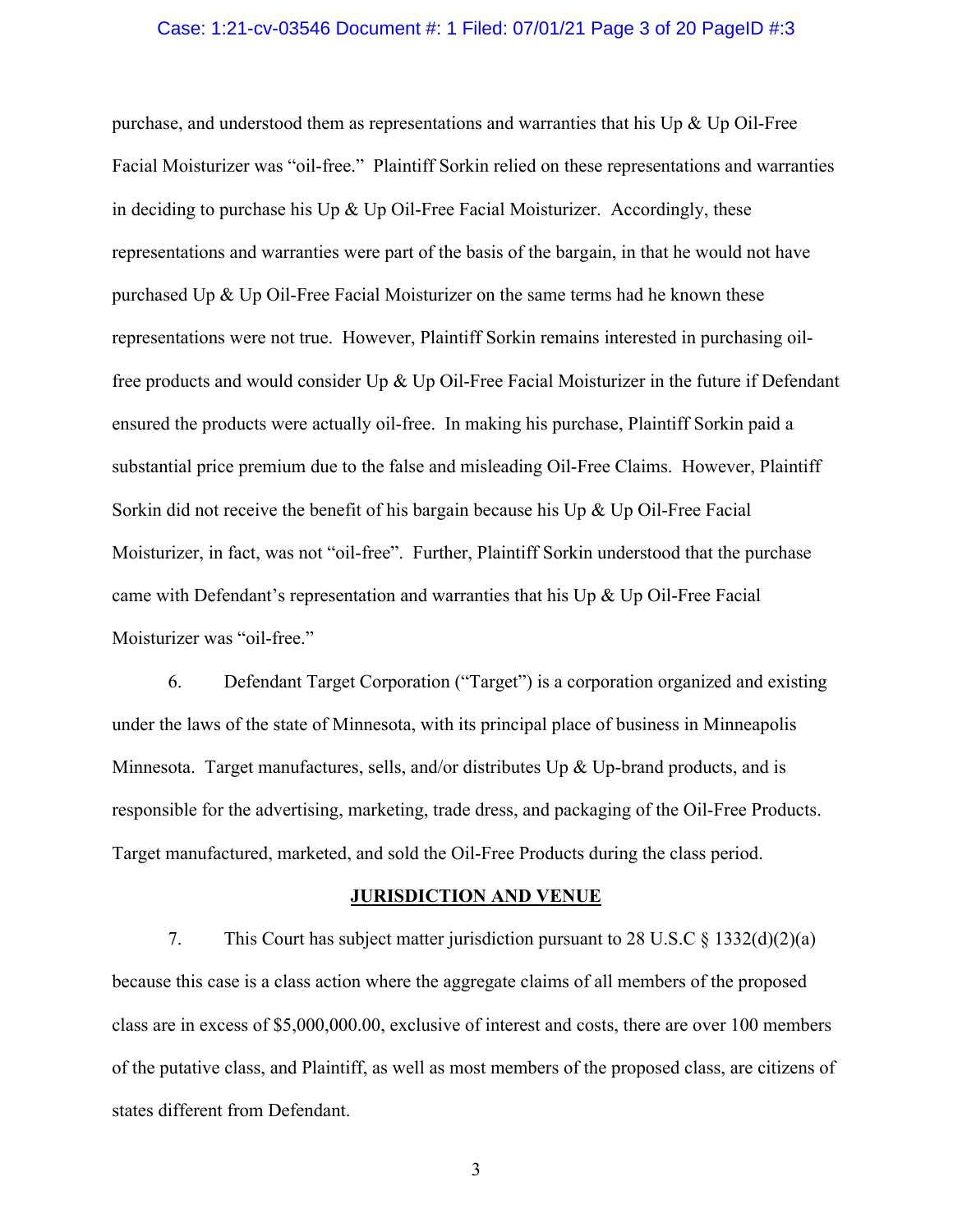### Case: 1:21-cv-03546 Document #: 1 Filed: 07/01/21 Page 4 of 20 PageID #:4

8. This Court has personal jurisdiction over Defendant because Defendant conducts substantial business within Illinois, such that Defendant has significant, continuous, and pervasive contacts with the State of Illinois. Furthermore, a substantial portion of the events giving rise to Plaintiffs' claims occurred in this State, including Plaintiff's purchase.

9. Venue is proper in this District pursuant to 28 U.S.C. § 1391 because Defendant does substantial business in this District and a substantial part of the events giving rise to Plaintiff's claims took place within this District.

### **FACTUAL ALLEGATIONS**

10. Defendant manufactures, advertises, markets, sells, and/or distributes cosmetic products throughout Illinois and the United States under the brand name "Up & Up."

11. At all relevant times, Defendant has marketed its Oil-Free Products in a consistent and uniform manner. Each of the Oil-Free Products included the Oil-Free Claims when they in fact contain oil or oil inclusive products. A sampling of the products is featured below:







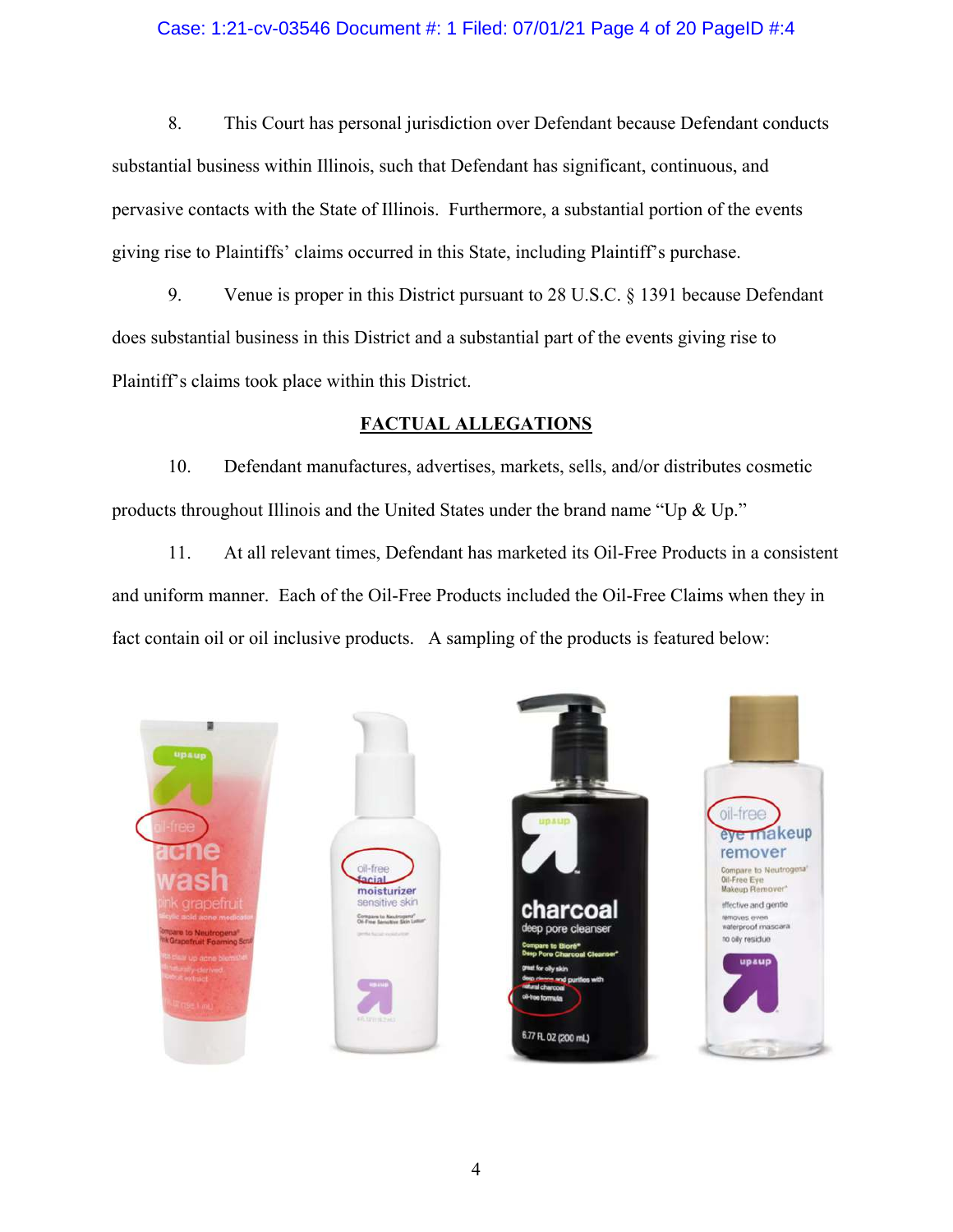| <b>Product</b>                        | Oil                                         |
|---------------------------------------|---------------------------------------------|
| Up & Up Oil Free Facial Moisturizer   | Glycine Soja (Soybean) Sterols, Dimethicone |
| Up & Up Dual Effects Moisturizer      | Dimethicone                                 |
| Up & Up Acne Wash Pink Grapefruit     | Cocamidopropyl Betaine                      |
| Up & Up Moisturizing Lotion with SPF  | Dimethicone                                 |
| Up & Up Morning Burst Facial Cleanser | Cocamidopropyl Betaine                      |
| Up & Up Deep Clean Cream Cleanser     | Ppg-15 Stearyl Ether                        |
| Up & Up Deep Cleaning Acne Treatment  | Cocamidopropyl Betaine                      |
| Up & Up Charcoal Deep Pore Cleanser   | Cocamidopropyl Betaine                      |
| Up & Up Skin Refreshing Apricot Scrub | Cocamidopropyl Betaine                      |
| Up & Up Deep Clean Exfoliating Scrub  | Dimethicone Peg-8 Meadowfoamate             |
| Up & Up Eye Makeup Remover            | Cyclopentasiloxane, Cyclohexasiloxane       |
| Up & Up All In One Micellar Cleansing | Cyclopentasiloxane                          |
| Water                                 |                                             |

12. The Oil-Free Products contain the following oils:

13. All of the Oil-Free Products contain oils, but Defendant intentionally advertises and labels the Oil-Free Products as "oil-free."

14. Oil is a term that describes materials that are both hydrophobic and lipophilic. Oil

can also be classified by the polarity of the substance. Oils can be wholly non-polar such as

hydrocarbons or polar, such as fatty acids. Oil comprises the following chemical functional

groups:<sup>2</sup>

- a. hydrocarbons (alkalanes, alkenes) such as squalene (also known as squalene oil);
- b. triglycerides such as glycerol tristate (stearin;
- c. esters such as ester oil;
- d. fatty acids such as palmitic acid or cocamidopropyl betaine;
- e. silicones such as akyl dimethicone and siloxanes; and
- f. fatty alcohols such as sterols.

<sup>&</sup>lt;sup>2</sup> Ton O'Lenick, Polar vs. Nonpolar oils, 2008,

https://www.cosmeticsandtoiletries.com/research/chemistry/17390254.html (last accessed Jan. 29, 2021).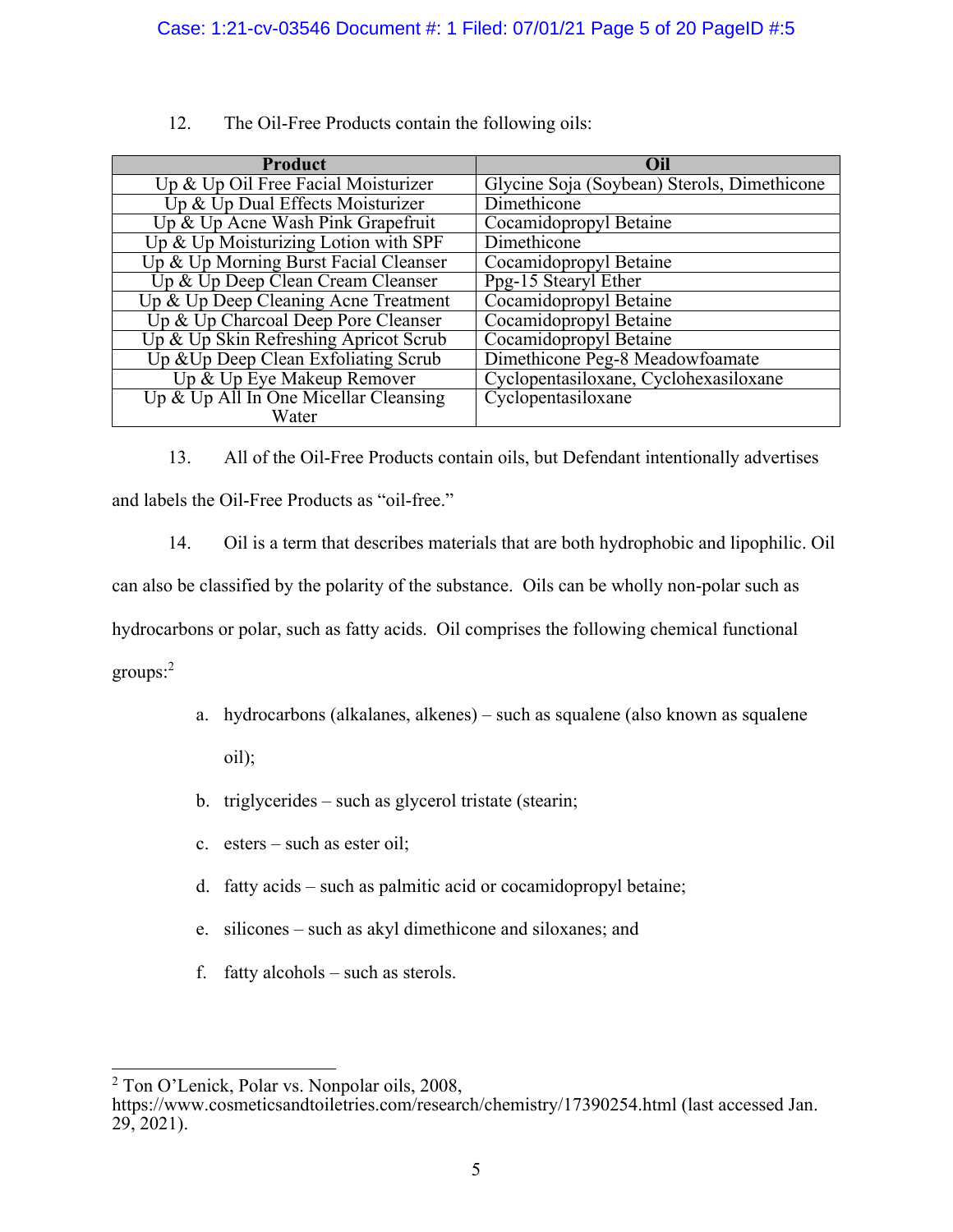### Case: 1:21-cv-03546 Document #: 1 Filed: 07/01/21 Page 6 of 20 PageID #:6

15. The above groups can be characterized by the same physical properties, including being less dense than water, more viscous than water, and feeling slick or slippery to the touch.

16. Soybean sterols *i.e.* soybean oil can only be created by creating a chemical reaction from soybean oil and distilling the sterols left behind.

17. Cocamidopropyl betaine is a fatty acid naturally derived surfactant sourced from coconut or palm kernel oil.

18. Silicone oils, or Siloxanes, are any liquid polymerize siloxane with organic side chains. This includes Cyclosiloxanes, such as Cyclopentasiloxane and Cyclohexasiloxane, which have high volatility, making them useful in cosmetics. Similarly, Dimethicone is a polysiloxane used as a lubricant and conditioning agent.

19. Ppg-15 Stearyl Ether, is a fatty alcohol and therefore a polar oil. It is typically used for skin conditioning.

20. Plaintiff would not have been able to understand that the Oil-Free Products contained oil absent an advanced understanding of chemistry.

21. Defendant's advertising and marketing of the Oil-Free Products is false and misleading and omits material information. The Oil-Free Products prominently advertise on the front label that they are "oil-free." Consumers reasonably expect that the Oil-Free Products will, in fact, be "oil-free." Nowhere on the Oil-Free Product packaging does Defendant inform consumers that the Oil-Free Products contain oil. Consumers, like Plaintiff, would not have been able to understand that the Oil-Free Products contained oil absent an advanced understanding of chemistry. Defendant's misrepresentations and/or omissions violate consumers' reasonable expectations and, as alleged herein, and Illinois's consumer protection statutes.

22. Defendant knew or should have known that the Oil-Free Products' express Oil-Free Claims were false, deceptive, and misleading, and that Plaintiff, the Class, and Subclass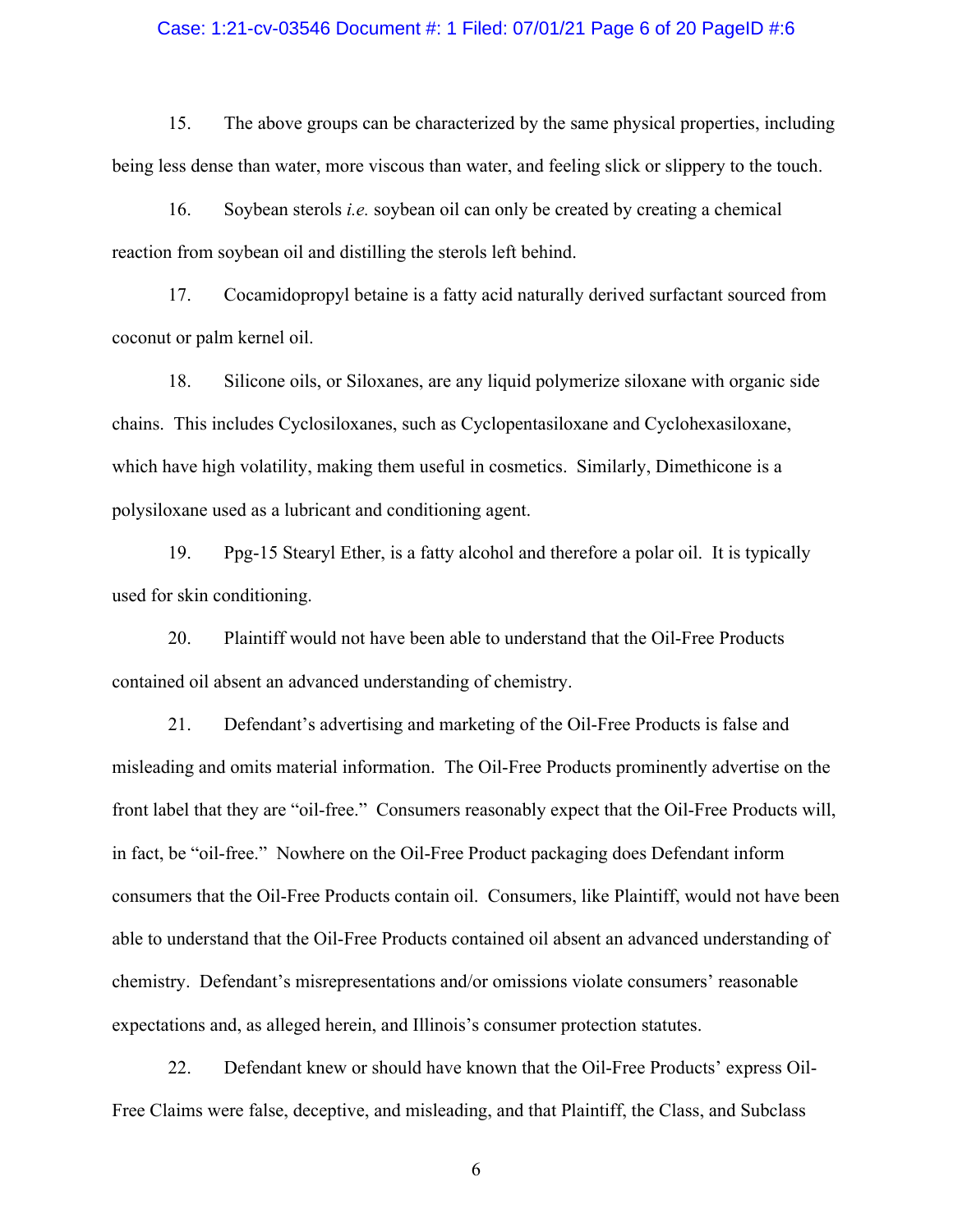### Case: 1:21-cv-03546 Document #: 1 Filed: 07/01/21 Page 7 of 20 PageID #:7

Members would not be able to tell that the Oil-Free Products contained oil absent Defendant's express disclosure.

23. Defendant employs professional chemists to create the chemical formulas for the Oil-Free Products. Therefore, Defendant through its employees knew or should have known that the Oil-Free Products contained oils and that by labeling the Products as "oil-free" it was deceiving consumers.

24. On information and belief, Defendant, through its employees, did know that the Oil-Free Products contained oils, but chose to include the Oil-Free Claims because it did not believe its customers would know the difference.

25. Had Defendant not made the false, misleading, and deceptive representations and/or omissions alleged herein, Plaintiff and Class Members would not have purchased the Oil-Free Products or would not have paid as much as they did for such products. Thus, Plaintiff and Class Members suffered an injury in fact and lost money or property as result of Defendant's wrongful conduct.

### **CLASS ALLEGATIONS**

26. Plaintiff hereby incorporates by reference and re-allege herein the allegations contained in all preceding paragraphs of this complaint.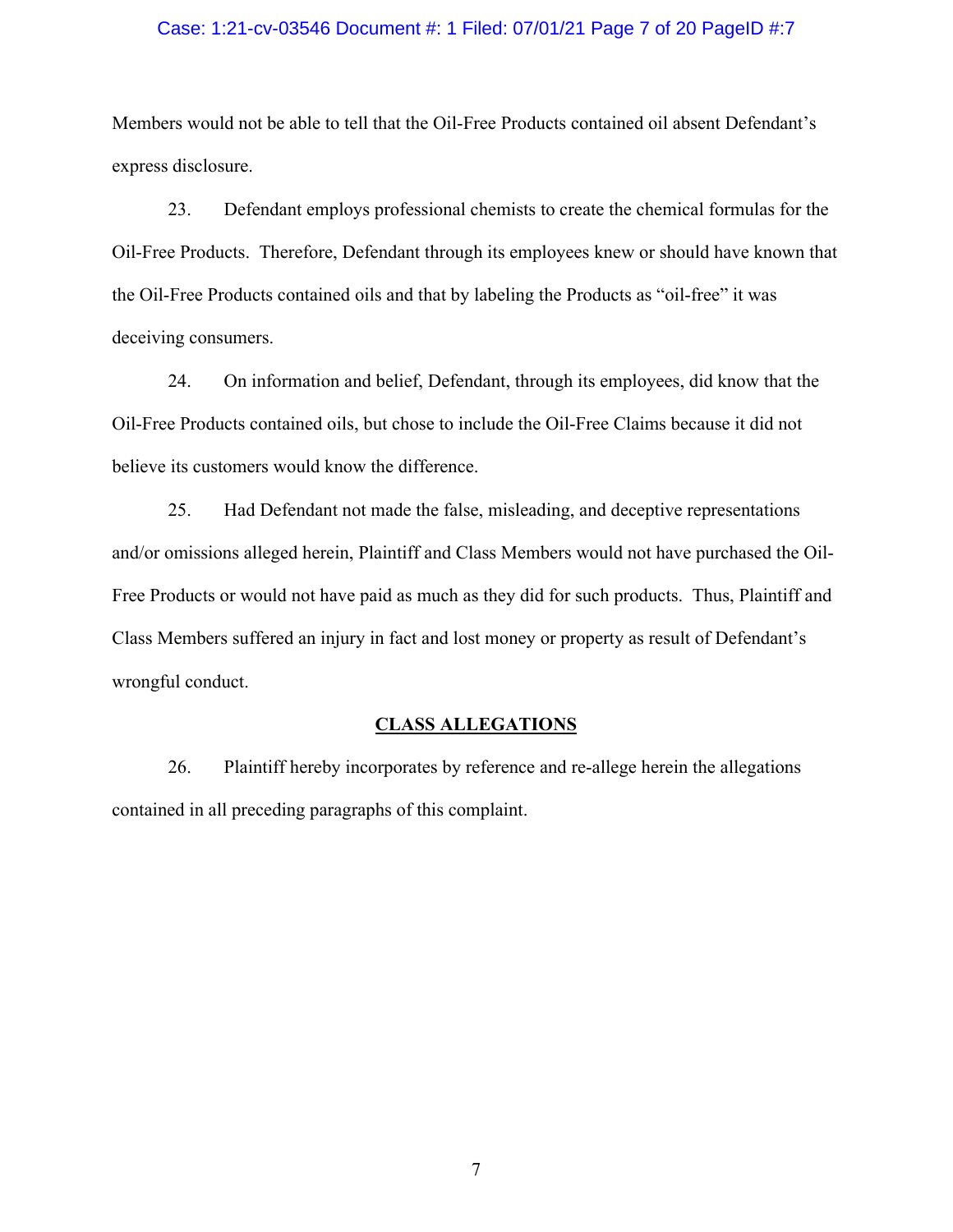### Case: 1:21-cv-03546 Document #: 1 Filed: 07/01/21 Page 8 of 20 PageID #:8

27. Plaintiff seeks to represent a class defined as all people who purchased any Oil-Free Product that falsely advertised that the product was purportedly "oil-free" during the applicable statute of limitations (the "Class"). Specifically excluded from the Class are Defendant, Defendant's officers, directors, agents, trustees, parents, children, corporations, trusts, representatives, employees, principals, servants, partners, joint ventures, or entities controlled by Defendant, and its heirs, successors, assigns, or other persons or entities related to or affiliated with Defendant and/or Defendant's officers and/or directors, the judge assigned to this action, and any member of the judge's immediate family.

28. Plaintiff Adam Sorkin also seeks to represent a subclass consisting of Class Members who reside in Illinois (the "Illinois Subclass").

29. Plaintiff Adam Sorkin also seeks to represent a subclass consisting of all persons in the states of California, Florida, Illinois, Massachusetts, Michigan, Minnesota, Missouri, New Jersey, New York, and Washington that purchased the Oil-Free Products<sup>3</sup> (the "Consumer Fraud Multi-State Subclass").

30. Subject to additional information obtained through further investigation and discovery, the foregoing definitions of the Class and Subclass may be expanded or narrowed by amendment or amended complaint.

<sup>&</sup>lt;sup>3</sup> The states in the Consumer Fraud Multi-State Class are limited to those states with similar consumer fraud laws under the facts of this case: California (Cal. Bus. & Prof. Code § 17200, *et seq.*); Florida (Fla. Stat. § 501.201, *et seq.*); Illinois (815 Ill. Comp. Stat. *505/1, et seq.*); Massachusetts (Mass. Gen. Laws Ch. 93A, *et seq.*); Michigan (Mich. Comp. Laws § 445.901, *et seq.*); Minnesota (Minn. Stat. § 325F.67, *et seq.*); Missouri (Mo. Rev. Stat. §407.010, *et seq.*); New Jersey (N.J. Stat. § 56:8-1, *et seq.*); New York (N.Y. Gen. Bus. Law §§ 349, 350 *et seq.*); and Washington (Wash. Rev. Code § 19.86.010*, et seq.*).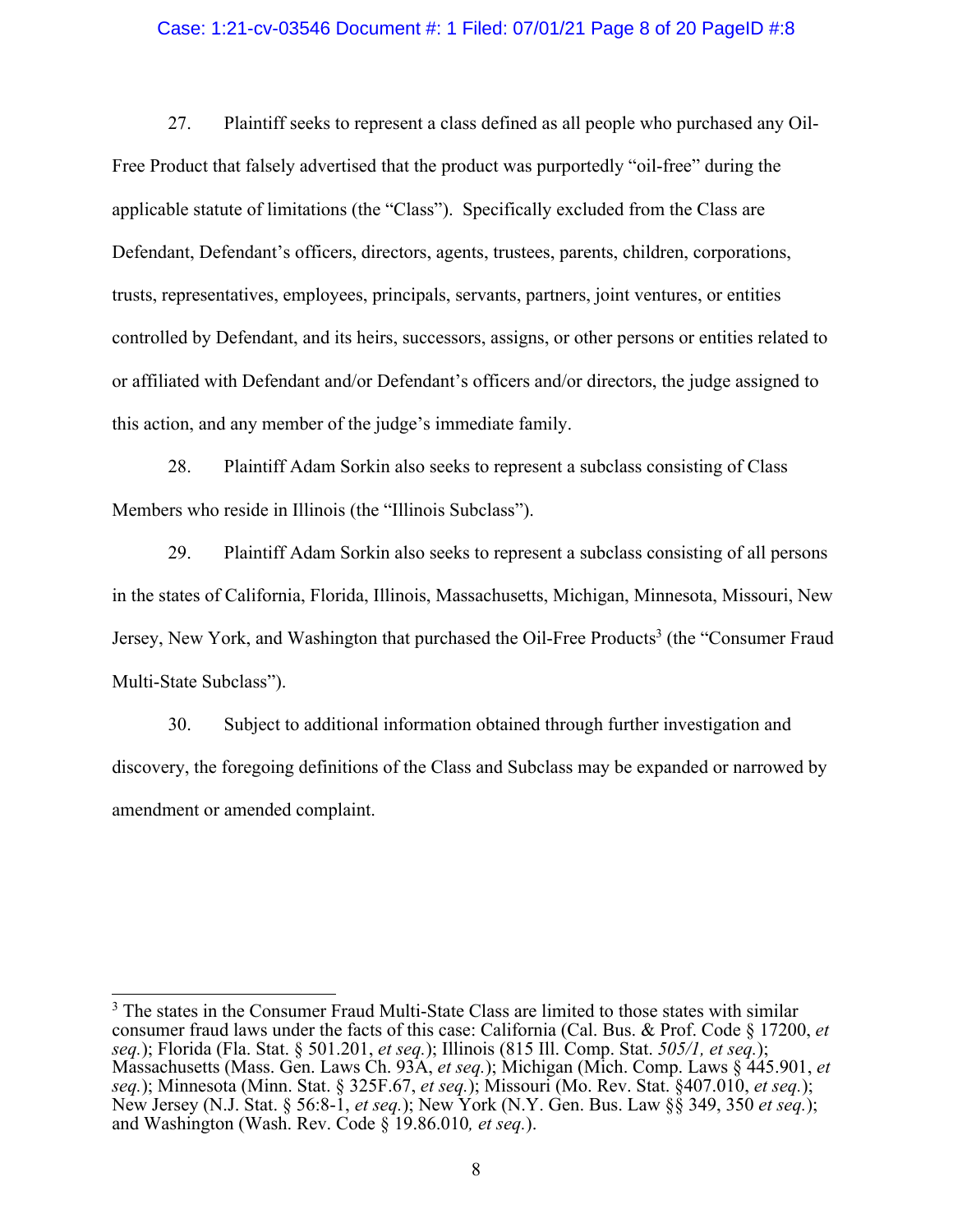### Case: 1:21-cv-03546 Document #: 1 Filed: 07/01/21 Page 9 of 20 PageID #:9

31. **Numerosity.** The Class and Subclass Members are geographically dispersed throughout the United States and are so numerous that individual joinder is impracticable. Upon information and belief, Plaintiff reasonably estimate that there are hundreds of thousands of Members in the Class and in the Subclass. Although the precise number of Class and Subclass Members is unknown to Plaintiff, it is known by Defendant and may be determined through discovery.

32. **Existence and predominance of common questions of law and fact.** Common questions of law and fact exist as to all Members of the Class and Subclass and predominate over any questions affecting only individual Class or Subclass members. These common legal and factual questions include, but are not limited to, the following:

(a) Whether Defendant made false and/or misleading statements to the consuming public concerning the oil content of the Oil-Free Products;

(b) Whether Defendant omitted material information to the consuming public concerning the oil content of the Oil-Free Products;

(c) Whether Defendant's labeling and packaging for the Oil-Free Products is misleading and/or deceptive;

(d) Whether Defendant engaged in unfair, fraudulent, or unlawful business practices with respect to the advertising and sale of the Oil-Free Products;

(e) Whether Defendant's representations concerning the Oil-Free Products were likely to deceive a reasonable consumer;

(f) Whether Defendant's omissions concerning the Oil-Free Products were likely to deceive a reasonable consumer;

(g) Whether Defendant represented to consumers that the Oil-Free Products have characteristics, benefits, or qualities that they do not have;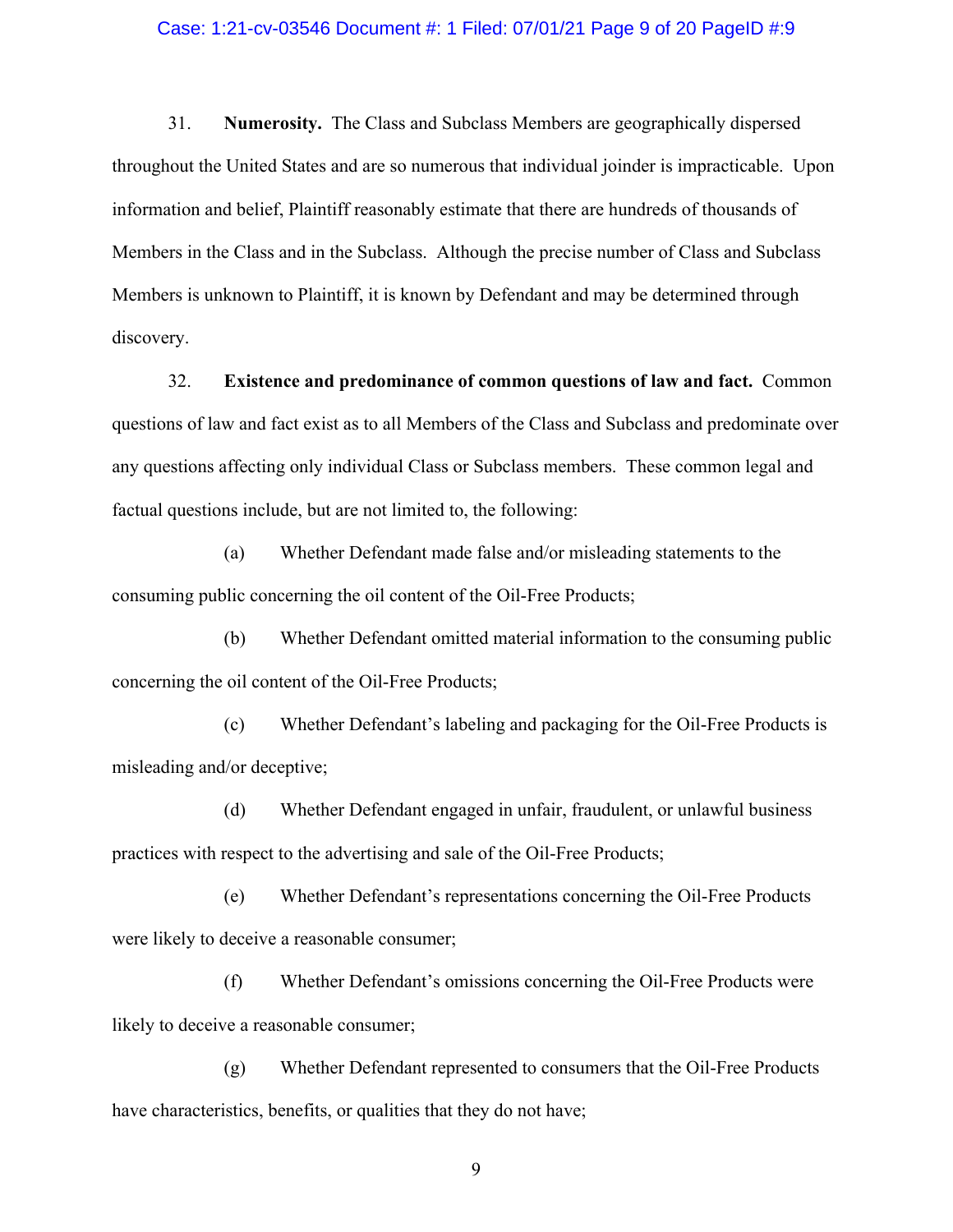### Case: 1:21-cv-03546 Document #: 1 Filed: 07/01/21 Page 10 of 20 PageID #:10

(h) Whether Defendant advertised the Oil-Free Products with the intent to sell them not as advertised;

(i) Whether Defendant falsely advertised the Oil-Free Products;

(j) Whether Defendant made and breached express and/or implied warranties to Plaintiff and the Class and Subclass Members about the Oil-Free Products;

(k) Whether Defendant's representations, omissions, and/or breaches caused injury to Plaintiff and the Class and Subclass Members; and

(l) Whether Plaintiff and the Class and Subclass Members are entitled to damages.

33. **Typicality.** Plaintiff's claims are typical of the claims of the other Members of the Class and Subclass in that, among other things, all Class and Subclass Members were deceived (or reasonably likely to be deceived) in the same way by Defendant's false and misleading advertising claims about the oil content of the Oil-Free Products. All Class and Subclass Members were comparably injured by Defendant's wrongful conduct as set forth herein. Further, there are no defenses available to Defendant that are unique to Plaintiff.

34. **Adequacy of Representation.** Plaintiff will fairly and adequately protect the interests of the Members of the Class and Subclass. Plaintiff has retained counsel that is highly experienced in complex consumer class action litigation, and Plaintiff intends to vigorously prosecute this action on behalf of the Class and Subclass. Furthermore, Plaintiff has no interests that are antagonistic to those of the Class or Subclass.

35. **Superiority.** A class action is superior to all other available means for the fair and efficient adjudication of this controversy. The damages or other financial detriment suffered by individual Class and Subclass Members are relatively small compared to the burden and expense of individual litigation of their claims against Defendant. It would, thus, be virtually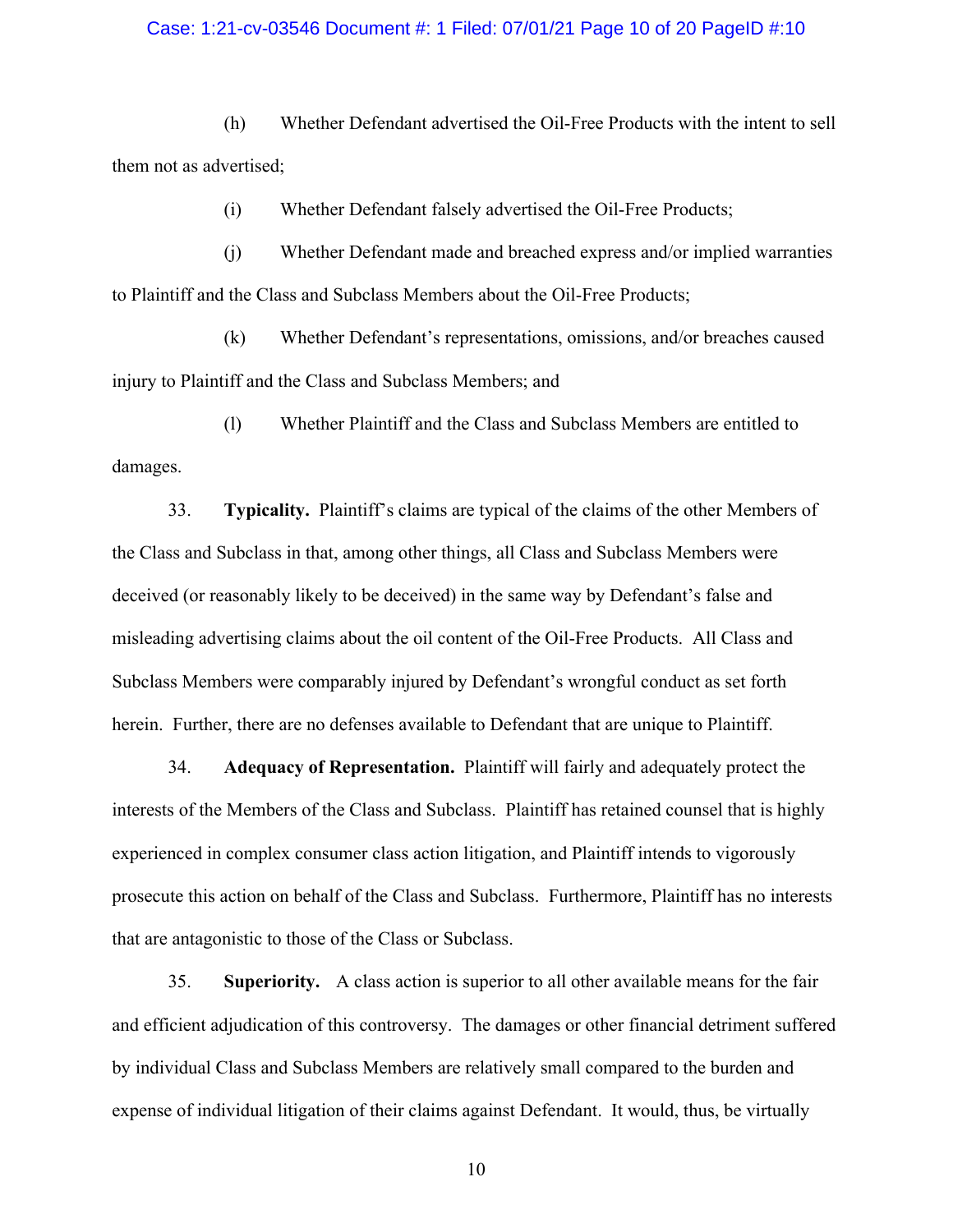### Case: 1:21-cv-03546 Document #: 1 Filed: 07/01/21 Page 11 of 20 PageID #:11

impossible for Class or Subclass Members to obtain effective redress on an individual basis for the wrongs committed against them. Even if Class or Subclass Members could afford such individualized litigation, the court system could not. Individualized litigation would create the danger of inconsistent or contradictory judgments arising from the same set of facts. It would also increase the delay and expense to all parties and the court system from the issues raised by this action. The class action device provides the benefits of adjudication of these issues in a single proceeding, economies of scale, and comprehensive supervision by a single court, and presents no unusual management difficulties under the circumstances.

36. In the alternative, the Class and Subclasses may also be certified because:

(a) the prosecution of separate actions by individual Class and Subclass Members would create a risk of inconsistent or varying adjudications with respect to individual Class or Subclass Members that would establish incompatible standards of conduct for Defendant;

(b) the prosecution of separate actions by individual Class and Subclass Members would create a risk of adjudications with respect to them that would, as a practical matter, be dispositive of the interests of other Class and Subclass Members not parties to the adjudications, or substantially impair or impede their ability to protect their interests; and/or

(c) Defendant has acted or refused to act on grounds generally applicable to the Class and to the Subclass as a whole, thereby making appropriate final declaratory and/or injunctive relief with respect to the Members of the Class and to the Members of the Subclass as a whole.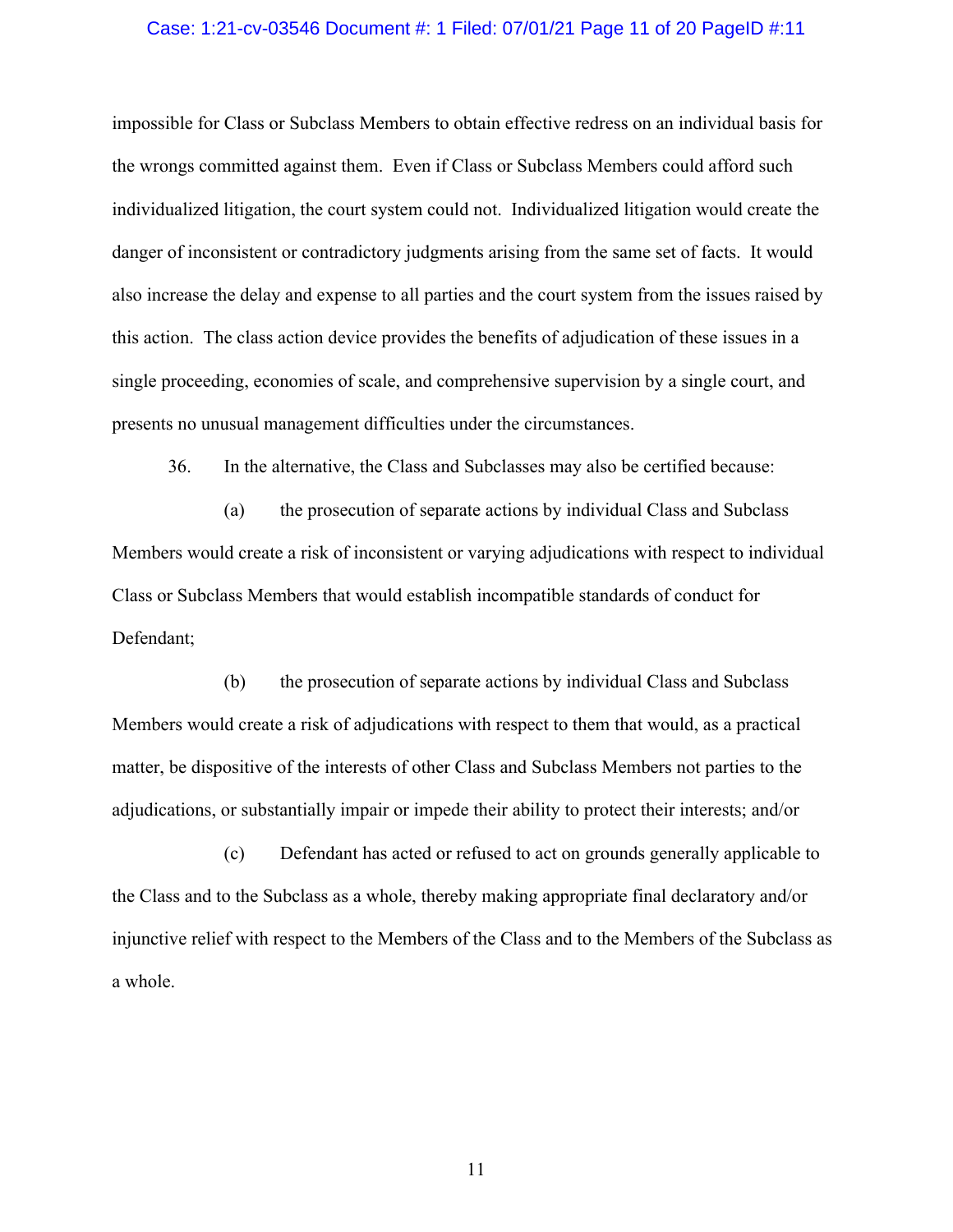### **COUNT I Violation Of Illinois Consumer Fraud Act,** §§ **815 ILCS 505/1,** *et seq* **(On Behalf Of The Class and Illinois Subclass)**

37. Plaintiff hereby incorporates by reference the allegations contained in all preceding paragraphs of this complaint.

38. Plaintiff Sorkin brings this claim individually and on behalf of the Class and Illinois Subclass against Defendant.

39. The Illinois Consumer Fraud and Deceptive Business Practices Act ("ICFA"), §§ 815 ILCS 505/1, *et seq.*, prohibits the use of unfair or deceptive business practices in the conduct of trade or commerce. The ICFA is to be liberally construed to effectuate its purpose.

40. Defendant intended that Plaintiff Sorkin and each of the other members of the Illinois Subclass would rely upon its deceptive conduct, and a reasonable person would in fact be misled by this deceptive conduct.

41. As a result of Defendant's use or employment of unfair or deceptive acts or business practices, Plaintiff Sorkin and each of the other members of the Class and Illinois Subclass have sustained damages in an amount to be proven at trial.

42. In addition, Defendant's conduct showed malice, motive, and reckless disregard of the truth such that an award of punitive damages is appropriate.

### **COUNT II Breach Of Express Warranty (On Behalf Of The Class And The Illinois Subclass)**

43. Plaintiff hereby incorporates by reference and re-allege herein the allegations contained in all preceding paragraphs of this complaint.

44. Plaintiff brings this claim individually and on behalf of the Members of the proposed Class and Subclass against Defendant.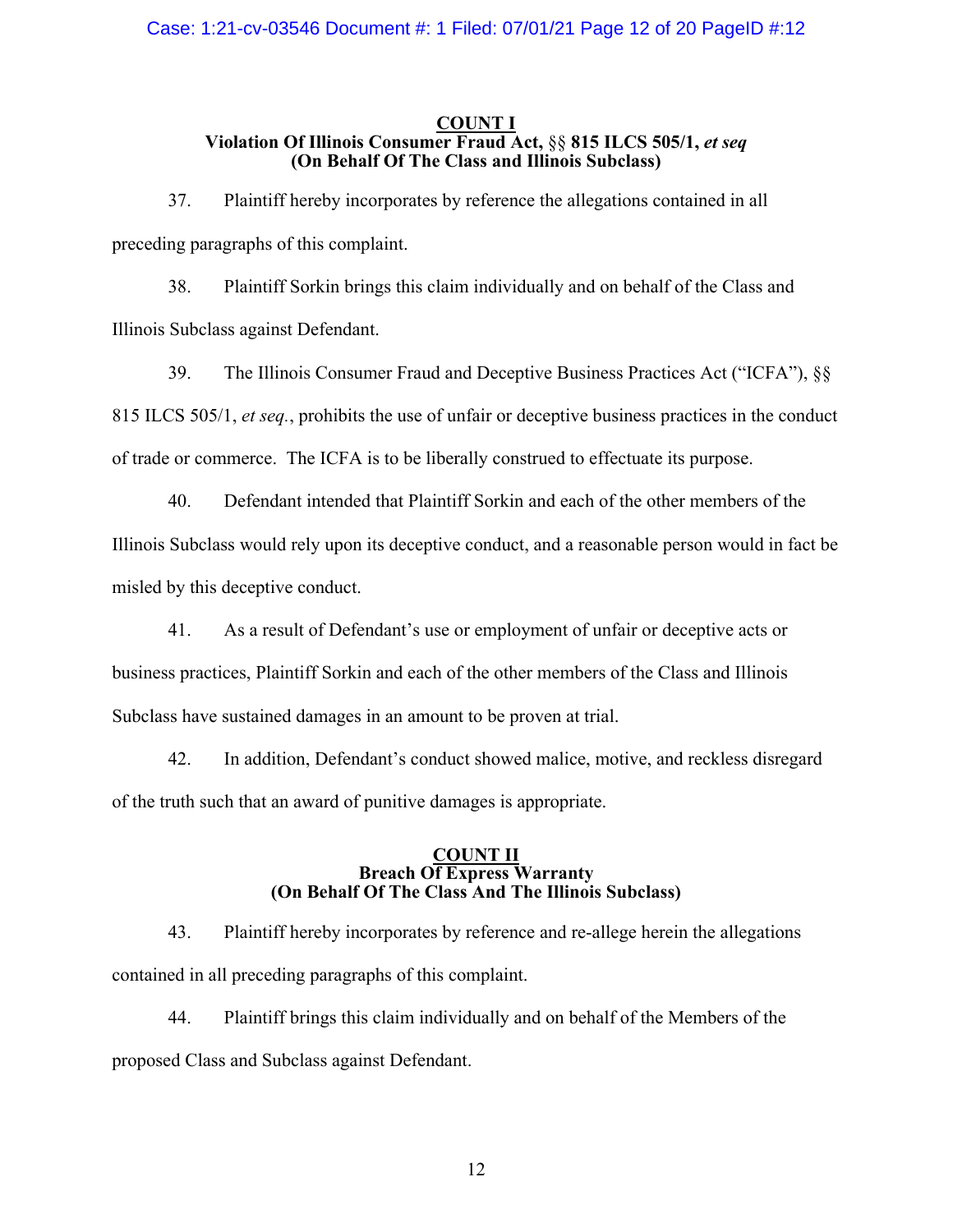### Case: 1:21-cv-03546 Document #: 1 Filed: 07/01/21 Page 13 of 20 PageID #:13

45. As the designer, manufacturer, marketer, distributor, and/or seller of Oil-Free Products, Defendant issued an express warranty by representing to consumers at the point of purchase that Oil-Free Products were "oil-free". Defendant's representations were part of the description of the goods and the bargain upon which the goods were offered for sale and purchased by Plaintiff and Members of the Class and Subclass.

46. In fact, the Oil-Free Products do not conform to Defendant's representations because Oil-Free Products are not, in fact "oil-free." By falsely representing the Oil-Free Products in this way, Defendant breached express warranties.

47. As a direct and proximate result of Defendant's breach, Plaintiff and Members of the Class and Subclass were injured because they: (1) paid money for Oil-Free Products that were not what Defendant represented; (2) were deprived of the benefit of the bargain because the Oil-Free Products they purchased were different than Defendant advertised; and (3) were deprived of the benefit of the bargain because the Oil-Free Products they purchased had less value than Defendant represented. Had Defendant not breached the express warranty by making the false representations alleged herein, Plaintiff and Class and Subclass Members would not have purchased the Oil-Free Products or would not have paid as much as they did for them.

48. On or about January 8, 2021 prior to filing this action, a pre-suit notice letter was served on Defendant which complies in all respects with U.C.C. § 2-607. Plaintiff and the Class sent Defendant a letter via certified mail, return receipt requested, advising Defendant that it breached numerous warranties and violated state consumer protection laws, and demanding that Defendant cease and desist from such violations and make full restitution by refunding the monies received therefrom. A true and correct copy of Plaintiff's letter is attached hereto as **Exhibit A**.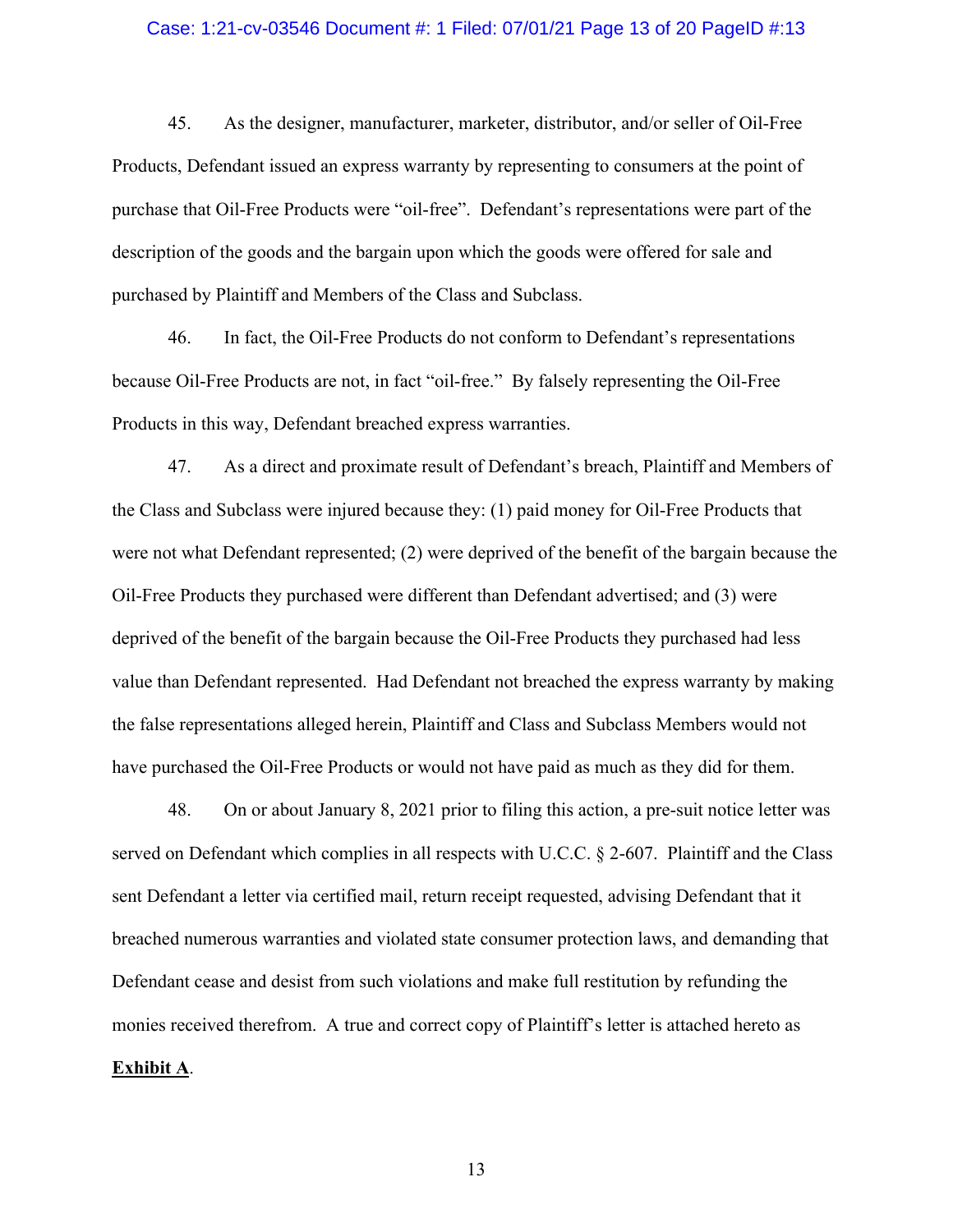### **COUNT III Breach of Implied Warranty (On Behalf Of The Class And The Illinois Subclass)**

49. Plaintiff hereby incorporates by reference and re-allege herein the allegations contained in all preceding paragraphs of this complaint.

50. Plaintiff brings this claim individually and on behalf of the Members of the proposed Class and Subclass against Defendant.

51. Defendant routinely engages in the manufacture, distribution, and/or sale of Oil-Free Products and is a merchant that deals in such goods or otherwise holds themselves out as having knowledge or skill particular to the practices and goods involved.

52. Plaintiff and Members of the Class and Subclass were consumers who purchased Defendant's Oil-Free Products for the ordinary purpose of such products.

53. By representing that the Oil-Free Products would be "oil-free", Defendant impliedly warranted to consumers that the Oil-Free Products were merchantable, such that they were of the same average grade, quality, and value as similar goods sold under similar circumstances.

54. However, the Oil-Free Products were not of the same average grade, quality, and value as similar goods sold under similar circumstances. Thus, they were not merchantable and, as such, would not pass without objection in the trade or industry under the contract description.

55. As a direct and proximate result of Defendant's breach, Plaintiff and Members of the Class and Subclass were injured because they paid money for Oil-Free Products that would not pass without objection in the trade or industry under the contract description.

#### **COUNT IV Unjust Enrichment (On Behalf Of The Class And The Illinois Subclass)**

56. Plaintiff hereby incorporates by reference the allegations contained in all preceding paragraphs of this complaint.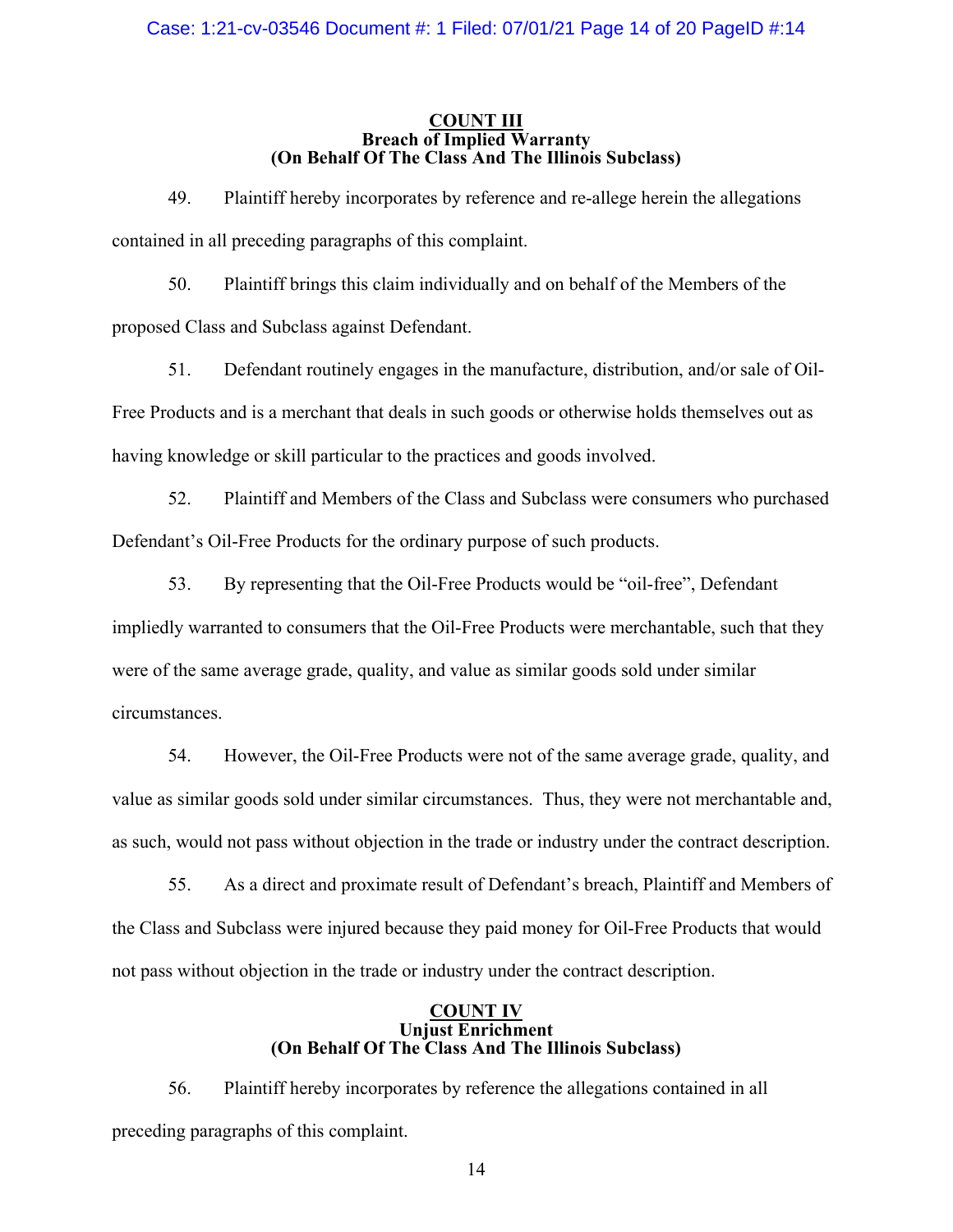### Case: 1:21-cv-03546 Document #: 1 Filed: 07/01/21 Page 15 of 20 PageID #:15

57. Plaintiff brings this claim individually and on behalf of the members of the proposed Class and Illinois Subclass against Defendant.

58. Plaintiff and Class Members conferred benefits on Defendant by purchasing the Oil-Free Products.

59. Defendant has been unjustly enriched in retaining the revenues derived from Plaintiff and Class Members' purchases of the Oil-Free Products. Retention of those monies under the circumstances is unjust and inequitable because Defendant misrepresented the oil content of the Oil-Free Products by claiming they were "oil-free." Those misrepresentations caused injuries to Plaintiff and Class Members because they would not have purchased the Oil-Free Products at all, or on the same terms, if the true facts were known.

60. Because Defendant's retention of the non-gratuitous benefits conferred on it by Plaintiff, Class Members, and Subclass Members is unjust and inequitable, Defendant must pay restitution to Plaintiff, Class Members, and Subclass Members for its unjust enrichment, as ordered by the Court.

### **COUNT V (Violation Of State Consumer Fraud Acts)**

61. Plaintiff hereby incorporates by reference the allegations contained in all preceding paragraphs of this complaint.

62. Plaintiff brings this claim individually and on behalf of the members of the proposed Consumer Fraud Multi-State Class.

63. The Consumer Fraud Acts of the states in the Consumer Fraud Multi-State Class<sup>4</sup> prohibit the use of unfair or deceptive business practices in the conduct of trade or commerce.

<sup>4</sup> California (Cal. Bus. & Prof. Code § 17200, *et seq.*); Florida (Fla. Stat. § 501.201, *et seq.*); Illinois (815 Ill. Comp. Stat. 505/1*, et seq.*); Massachusetts (Mass. Gen. Laws Ch. 93A, *et seq.*); Michigan (Mich. Comp. Laws § 445.901, *et seq.*); Minnesota (Minn. Stat. § 325F.67, *et seq.*); Missouri (Mo. Rev. Stat. §407.010, *et seq.*); New Jersey (N.J. Stat. § 56:8-1, *et seq.*); New York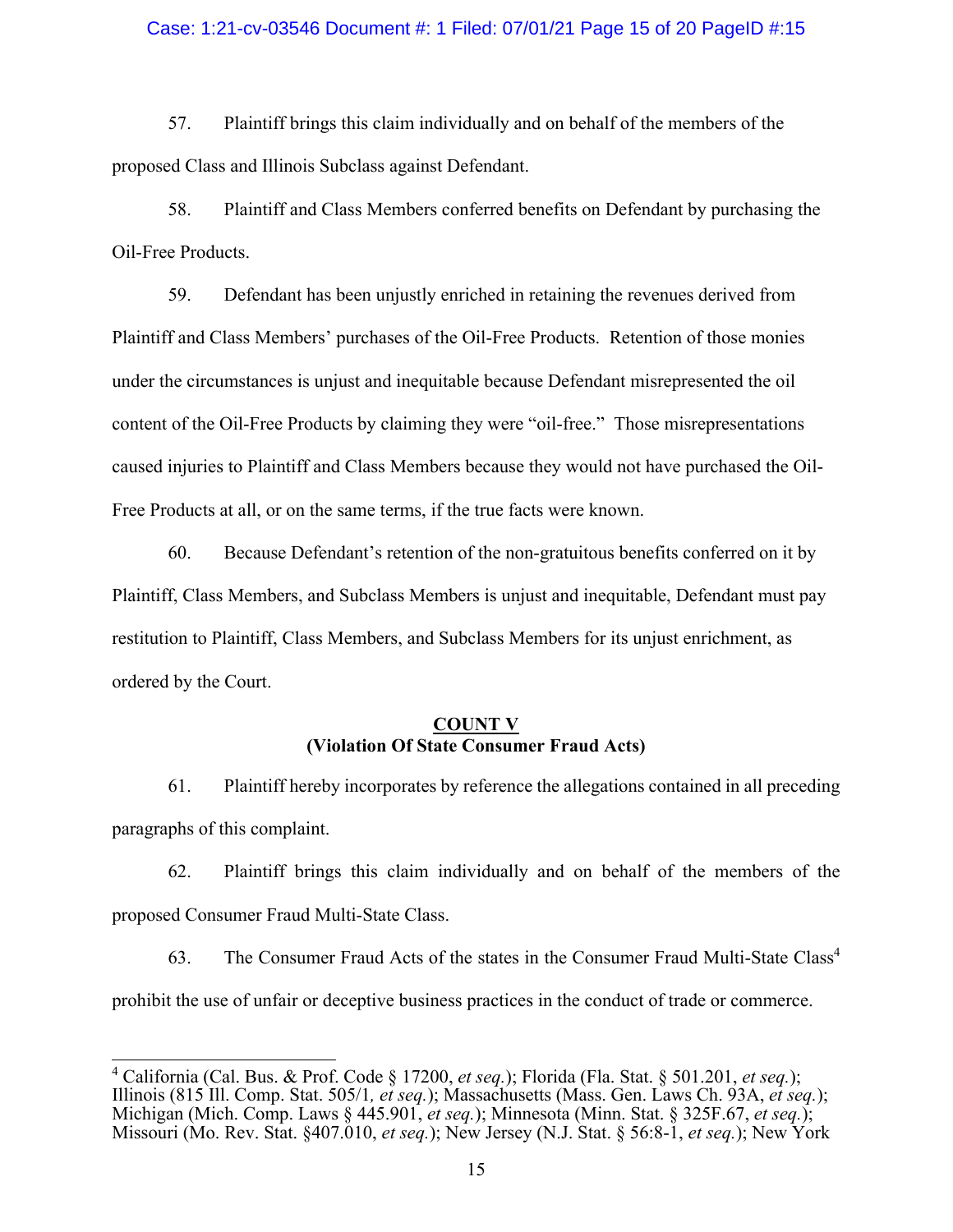### Case: 1:21-cv-03546 Document #: 1 Filed: 07/01/21 Page 16 of 20 PageID #:16

64. Defendant intended that Plaintiff and each of the other members of the Consumer Fraud Multi-State Class would rely upon its deceptive conduct, and a reasonable person would in fact be misled by this deceptive conduct.

65. As a result of the Defendant's use or employment of unfair or deceptive acts or business practices, Plaintiff and each of the other members of the Consumer Fraud Multi-State Class have sustained damages in an amount to be proven at trial.

66. In addition, Defendant's conduct showed malice, motive, and the reckless disregard of the truth such that an award of punitive damages is appropriate.

#### **PRAYER FOR RELIEF**

WHEREFORE, Plaintiff, individually and on behalf of all others similarly situated, seeks judgment against Defendant, as follows:

- a) For an order certifying the Class, the Illinois Subclass, and the Consumer Fraud Multi-State Subclass under Rule 23 of the Federal Rules of Civil Procedure, naming Plaintiff Wishner as representative of the Class, the Illinois Subclass, and the Consumer Fraud Multi-State Subclass, and Plaintiff's attorneys as Class Counsel to represent the Class, the Illinois Subclass, and the Consumer Fraud Multi-State Subclass;
- b) For an order finding in favor of Plaintiff, Class, the Illinois Subclass, and the Consumer Fraud Multi-State Subclass on all counts asserted herein;
- c) For compensatory, statutory, and punitive damages in amounts to be determined by the Court and/or jury;
- d) For prejudgment interest on all amounts awarded;

<sup>(</sup>N.Y. Gen. Bus. Law §§ 349, 350 *et seq.*); and Washington (Wash. Rev. Code § 19.86.010, *et seq.*).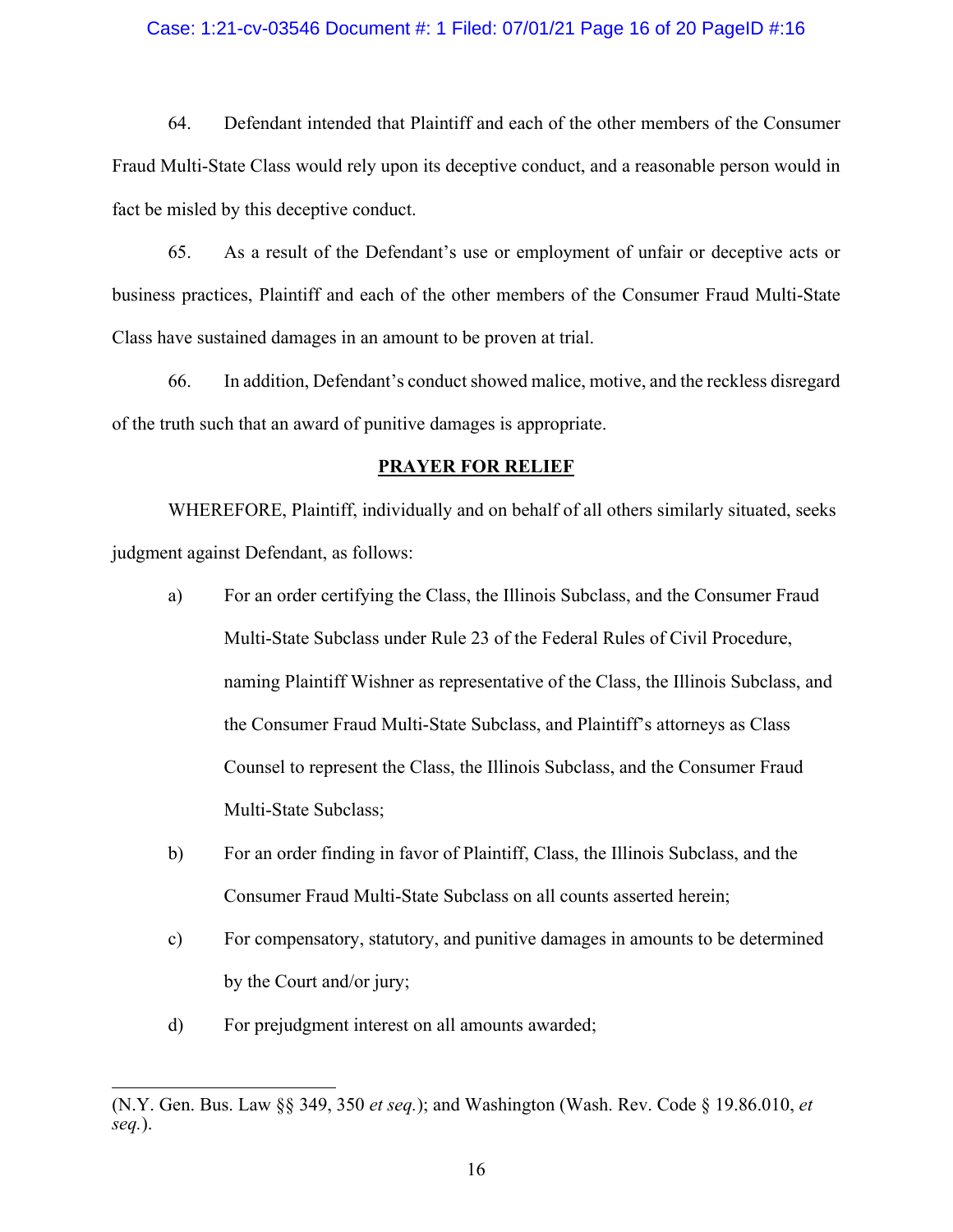- e) For an order of restitution and all other forms of equitable monetary relief;
- f) For injunctive relief as pleaded or as the Court may deem proper;
- g) For an order awarding the Plaintiff, Class, the Illinois Subclass, and the Consumer Fraud Multi-State Subclass their reasonable attorneys' fees, expenses, and costs of suit; and
- h) Providing such further relief as may be just and proper.

# **JURY TRIAL DEMANDED**

Pursuant to Federal Rule of Civil Procedure 38(b), Plaintiff demands a trial by jury of any

and all issues in this action so triable of right.

Dated: July 1, 2021 Respectfully submitted,

# **BURSOR & FISHER, P.A.**

By: */s/ Frederick J. Klorczyk III* Frederick J. Klorczyk III

Frederick J. Klorczyk III\* 888 Seventh Ave. New York, NY 10019 Tel: (646) 837-7150 Fax: (212) 989-9163 Email: fklorczyk@bursor.com

## **BURSOR & FISHER, P.A.**

Brittany S. Scott\* 1990 N. California Blvd., Suite 940 Walnut Creek, CA 94596 Tel: (925) 300-4455 Fax: (925) 407-2700 Email: bscott@bursor.com

## **WOLF HALDENSTEIN ADLER FREEMAN & HERZ LLC**

Carl V. Malmstrom (State Bar No. 6295219) 111 W. Jackson Blvd., Suite 1700 Chicago, IL 60604 Telephone: (312) 984-0000 Email: malmstrom@whafh.com

*Attorneys for Plaintiff* 

*\*Generally Admitted*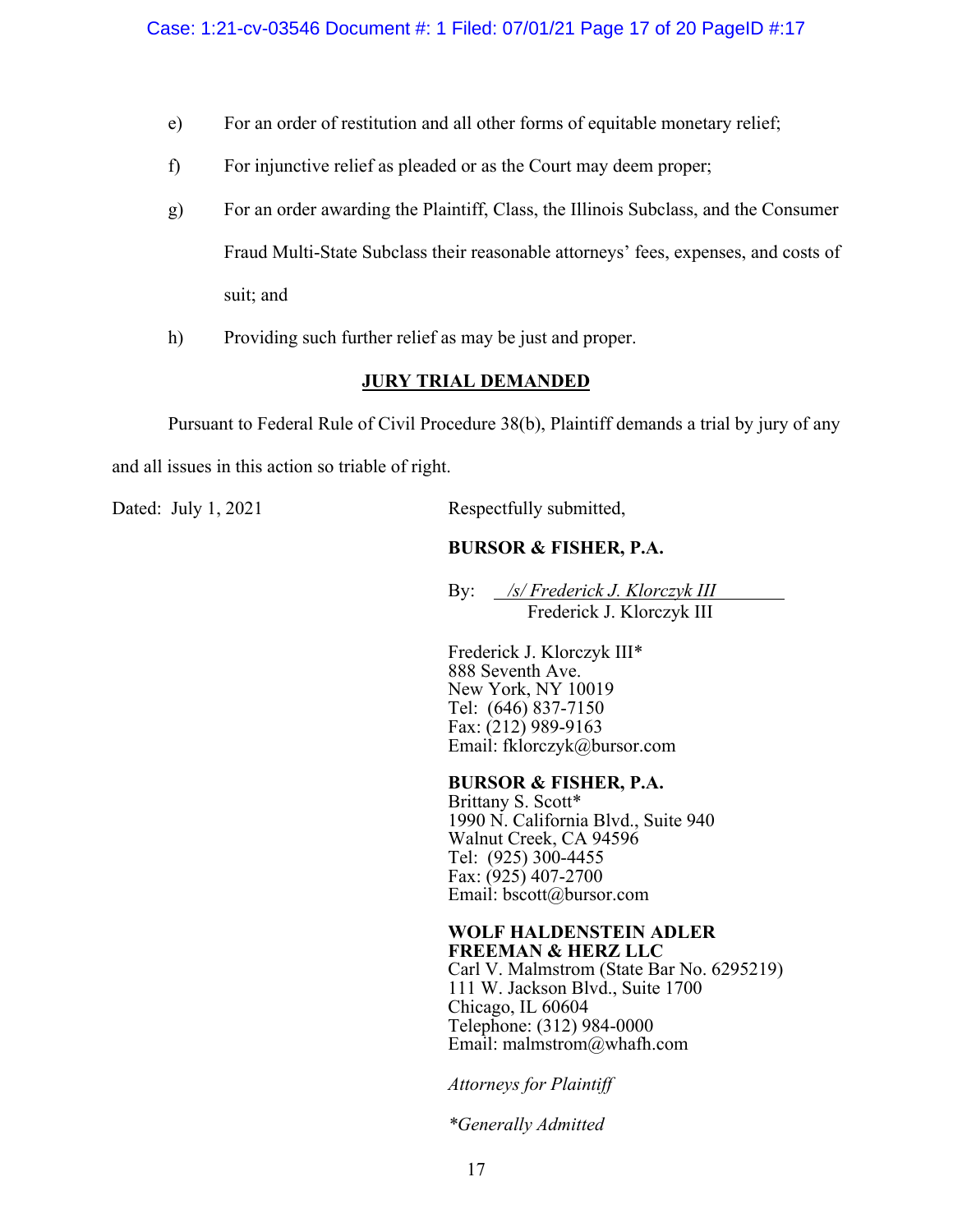Case: 1:21-cv-03546 Document #: 1 Filed: 07/01/21 Page 18 of 20 PageID #:18

**EXHIBIT A**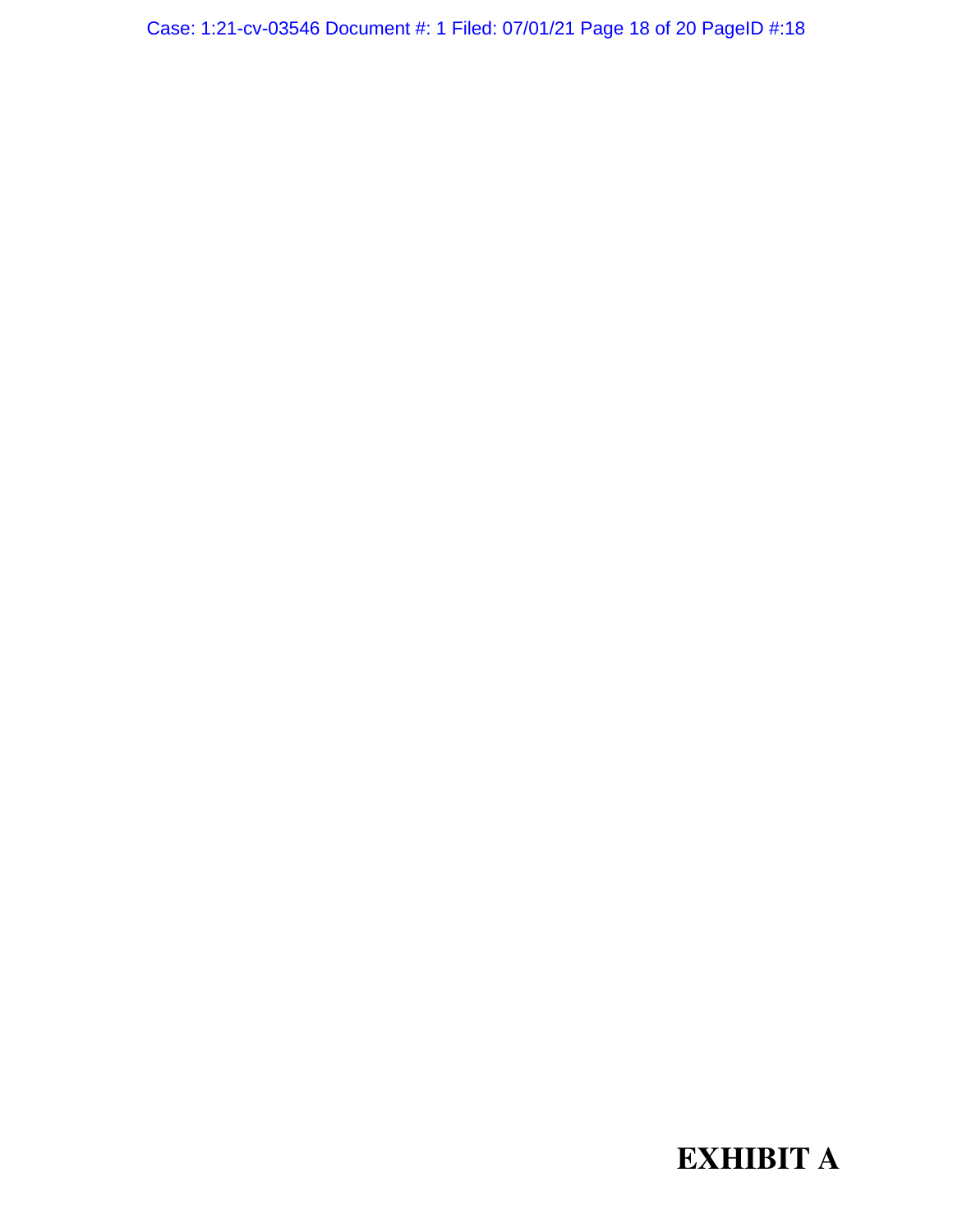# Case: 1:21-cv-03546 Document #: 1 Filed: 07/01/21 Page 19 of 20 PageID #:19



**888 SEVENTH AVE. NEW YORK, NY 10019 w w w . b u r s o r . c o m** 

**F R E D E R I C K J . K L O R C Z Y K III** Tel: **646.837.7150**  Fax: **212.989.9163 fklorczyk@bursor.com** 

January 11, 2021

### *Via Certified Mail - Return Receipt Requested*

Target Corporation c/o C T Corporation System 1010 Dale St. N. St. Paul, MN 55117

Target Corporation Attn: Legal Department 1000 Nicollet Mall Minneapolis, MN 55403

Re: *Notice and Demand Letter Pursuant to U.C.C. §§ 2-313, 2-314, 2-607;the Magnuson-Moss Warranty Act, 15 U.S.C. §§ 2301, et seq.; Illinois Consumer Fraud Act, §§ 815 ILCS 505/1, et seq.; and all other applicable consumer protection statutes* 

To Whom it May Concern:

This letter serves as a preliminary notice and demand for corrective action by Target Corporation ("You") pursuant to U.C.C. § 2-607(3)(a) concerning breaches of express and implied warranties on behalf of our client Adam Sorkin, and a class of all similarly situated purchasers of Up & Up Oil-Free Products<sup>1</sup> (collectively, the "Products"). This letter also serves as notice of violation of the Magnuson-Moss Warranty Act, 15 U.S.C. §§ 2301, *et seq*.; Illinois Consumer Fraud Act, §§ 815 ILCS 505/1, *et seq.*, and all other applicable federal and state laws. Should we not receive a response to our offer of resolution set forth below, this letter provides statutory notice of our intent to file a class action lawsuit.

Our client purchased Up & Up Oil-Free Facial Moisturizer for Sensitive Skin, which You misrepresented and warranted as "oil-free" Our client understood this to mean that his Product would not contain any oil. However, the Products do in fact contain oil, and therefore contrary to Your express representations, are not in fact "oil-free." Accordingly, You violated the Illinois Consumer Fraud Act, and breached express and implied warranties made to our client and the Class. *See* U.C.C. §§ 2-313, 2-314, 2-607; 15 U.S.C. §§ 2301, *et seq*.; Illinois Consumer Fraud Act, §§ 815 ILCS 505/1, *et seq.* Our client and similarly situated consumers were injured and damaged by purchasing the Products.

<sup>&</sup>lt;sup>1</sup> The Up & Up Oil-Free Products include Up & Up Facial Moisturizer Sensitive Skin, Facial Moisturizer with Sunscreen, Dual Effects Moisturizer, Acne Wash, Acne Wash Pink Grapefruit, Invigorating Facial Cleanser, Charcoal Deep Pore Cleanser, Deep Clean Cream Cleanser, Skin Refreshing Apricot Scrub, Blemish Controlling Apricot Scrub, Deep Clean Exfoliating Scrub, Eye Makeup Remover, Cleansing Wipes Pink Grapefruit, and 3-in-1 Micellar Cleansing Water.